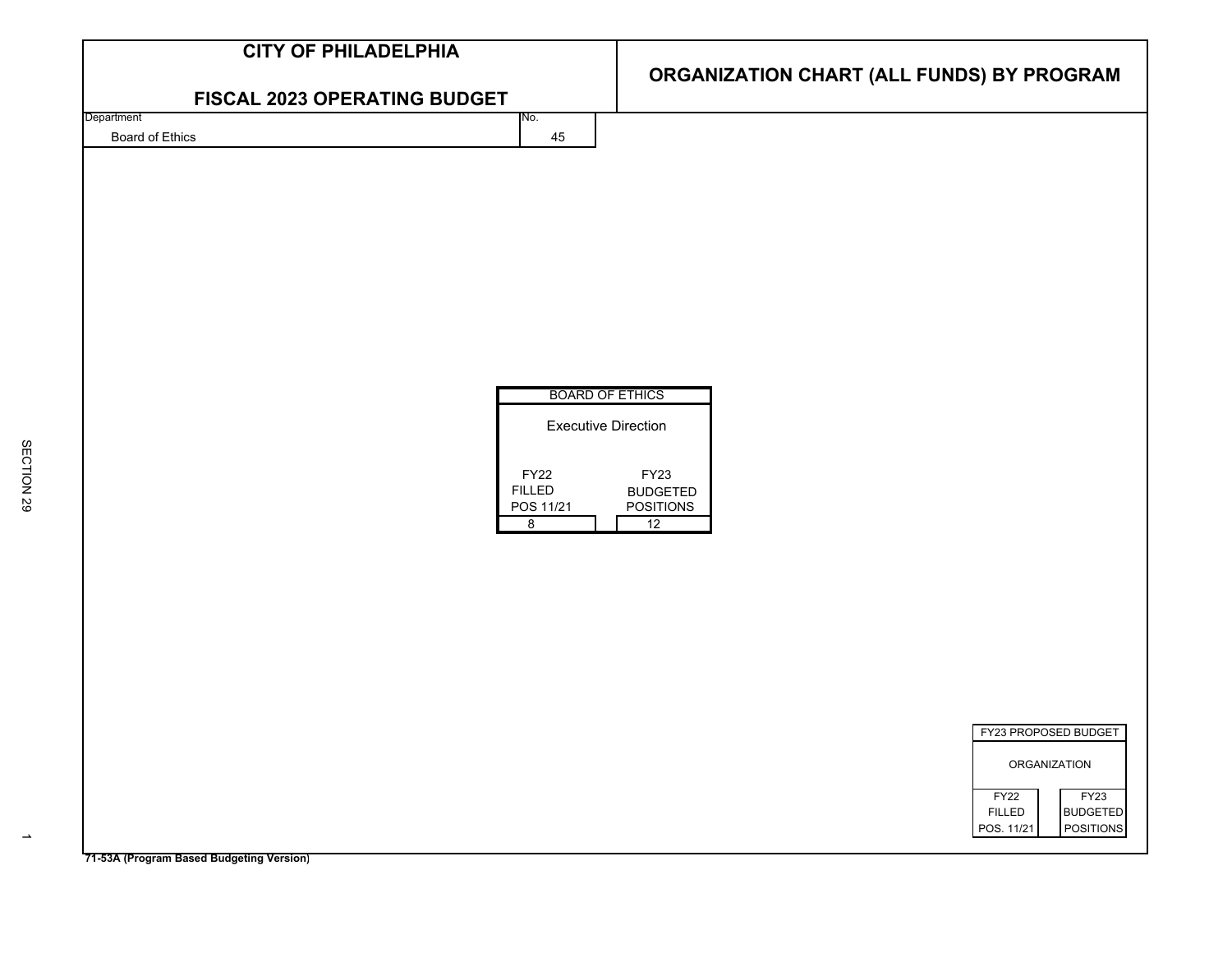#### **CITY OF PHILADELPHIA**

#### **DEPARTMENTAL SUMMARY BY FUND**

#### **FISCAL 2023 OPERATING BUDGET**

| Department |                 |            |                                                         |             |               |             |               | No.        |
|------------|-----------------|------------|---------------------------------------------------------|-------------|---------------|-------------|---------------|------------|
|            | Board of Ethics |            |                                                         |             |               |             |               | 45         |
|            |                 |            |                                                         | Fiscal 2021 | Fiscal 2022   | Fiscal 2022 | Fiscal 2023   | Increase   |
|            |                 |            |                                                         | Actual      | Original      | Estimated   | Proposed      | or         |
| No.        | Fund            | Class      | Description                                             | Obligations | Appropriation | Obligations | <b>Budget</b> | (Decrease) |
|            | (2)             | (3)        |                                                         | (5)         | (6)           |             | (8)           | (9)        |
| (1)        |                 |            | (4)                                                     |             |               | (7)         |               |            |
| 01         |                 | 100        | <b>Employee Compensation</b>                            |             |               |             |               |            |
|            | General         | a)         | <b>Personal Services</b>                                | 801,988     | 915,196       | 938,750     | 1,100,255     | 161,505    |
|            |                 | b)         | <b>Employee Benefits</b>                                |             |               |             |               |            |
|            |                 | 200        | Purchase of Services                                    | 14,301      | 52,500        | 52,500      | 52,500        |            |
|            |                 | 300        | <b>Materials and Supplies</b>                           | 1,236       | 5,200         | 5,200       | 5,200         |            |
|            |                 | 400        | Equipment                                               |             | 2,300         | 2,300       | 2,300         |            |
|            |                 | 500<br>800 | Contributions, etc.<br>Payments to Other Funds          |             |               |             |               |            |
|            |                 |            | Total                                                   | 817,525     | 975,196       | 998,750     | 1,160,255     | 161,505    |
|            |                 |            |                                                         |             |               |             |               |            |
|            |                 | 100        | <b>Employee Compensation</b>                            |             |               |             |               |            |
|            |                 | a)         | <b>Personal Services</b>                                |             |               |             |               |            |
|            |                 | b)         | <b>Employee Benefits</b>                                |             |               |             |               |            |
|            |                 | 200<br>300 | Purchase of Services<br><b>Materials and Supplies</b>   |             |               |             |               |            |
|            |                 | 400        | Equipment                                               |             |               |             |               |            |
|            |                 | 500        | Contributions, etc.                                     |             |               |             |               |            |
|            |                 | 800        | Payments to Other Funds                                 |             |               |             |               |            |
|            |                 |            | Total                                                   |             |               |             |               |            |
|            |                 | 100        | <b>Employee Compensation</b>                            |             |               |             |               |            |
|            |                 | a)         | <b>Personal Services</b>                                |             |               |             |               |            |
|            |                 | b)         | <b>Employee Benefits</b>                                |             |               |             |               |            |
|            |                 | 200        | Purchase of Services                                    |             |               |             |               |            |
|            |                 | 300        | <b>Materials and Supplies</b>                           |             |               |             |               |            |
|            |                 | 400        | Equipment                                               |             |               |             |               |            |
|            |                 | 500        | Contributions, etc.                                     |             |               |             |               |            |
|            |                 | 800        | Payments to Other Funds                                 |             |               |             |               |            |
|            |                 |            | Total                                                   |             |               |             |               |            |
|            |                 | 100        | <b>Employee Compensation</b>                            |             |               |             |               |            |
|            |                 | a)         | <b>Personal Services</b>                                |             |               |             |               |            |
|            |                 | b)         | <b>Employee Benefits</b>                                |             |               |             |               |            |
|            |                 | 200        | Purchase of Services                                    |             |               |             |               |            |
|            |                 | 300        | <b>Materials and Supplies</b>                           |             |               |             |               |            |
|            |                 | 400        | Equipment                                               |             |               |             |               |            |
|            |                 | 500        | Contributions, etc.                                     |             |               |             |               |            |
|            |                 | 800        | Payments to Other Funds<br>Total                        |             |               |             |               |            |
|            |                 |            |                                                         |             |               |             |               |            |
|            |                 | 100        | <b>Employee Compensation</b>                            |             |               |             |               |            |
|            |                 | a)         | <b>Personal Services</b>                                |             |               |             |               |            |
|            |                 | b)<br>200  | <b>Employee Benefits</b><br><b>Purchase of Services</b> |             |               |             |               |            |
|            |                 | 300        | Materials and Supplies                                  |             |               |             |               |            |
|            |                 | 400        | Equipment                                               |             |               |             |               |            |
|            |                 | 500        | Contributions, etc.                                     |             |               |             |               |            |
|            |                 | 800        | Payments to Other Funds                                 |             |               |             |               |            |
|            |                 |            | Total                                                   |             |               |             |               |            |
|            |                 | 100        | <b>Employee Compensation</b>                            |             |               |             |               |            |
|            |                 | a)         | <b>Personal Services</b>                                | 801,988     | 915,196       | 938,750     | 1,100,255     | 161,505    |
|            |                 | b)         | <b>Employee Benefits</b>                                |             |               |             |               |            |
|            | Departmental    | 200        | Purchase of Services                                    | 14,301      | 52,500        | 52,500      | 52,500        |            |
|            | Total           | 300        | <b>Materials and Supplies</b>                           | 1,236       | 5,200         | 5,200       | 5,200         |            |
|            | All Funds       | 400        | Equipment                                               |             | 2,300         | 2,300       | 2,300         |            |
|            |                 | 500        | Contributions, etc.                                     |             |               |             |               |            |
|            |                 | 800        | Payments to Other Funds                                 |             |               |             |               |            |
|            |                 |            | Total                                                   | 817,525     | 975,196       | 998,750     | 1,160,255     | 161,505    |

**71-53B (Program Based Budgeting Version)**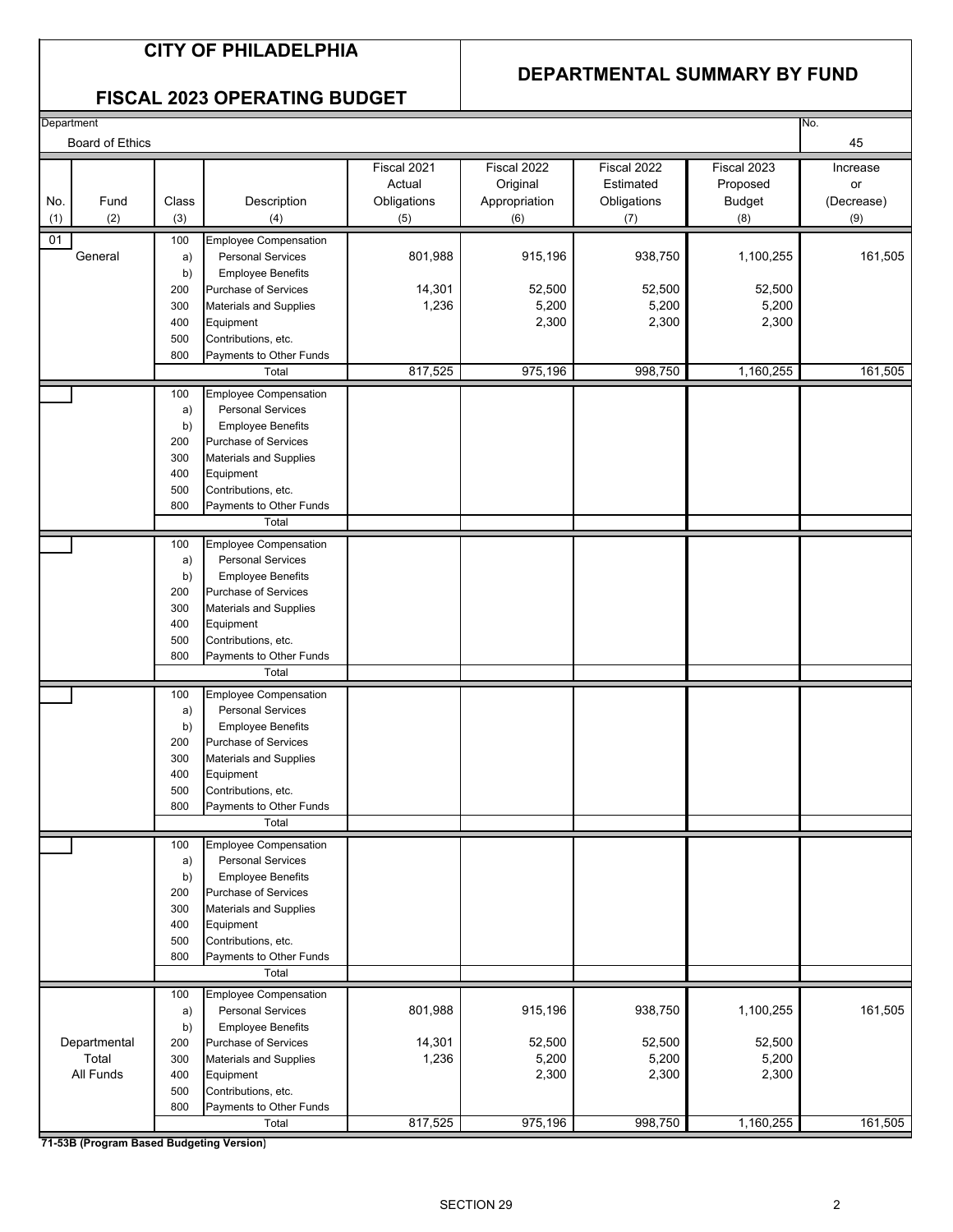#### **FISCAL 2023 OPERATING BUDGET ALL FUNDS**

## **CITY OF PHILADELPHIA DEPARTMENTAL SUMMARY INCREASES AND DECREASES**

| Department<br>Board of Ethics                                  |                   |            |                |            |                           | No.<br>$\bf 45$   |
|----------------------------------------------------------------|-------------------|------------|----------------|------------|---------------------------|-------------------|
|                                                                | Class             | Class      | Class          | Class      | Other                     |                   |
| <b>Budget Comments</b>                                         | 100<br>(2)        | 200<br>(3) | 300/400<br>(4) | 500<br>(5) | $\mathsf{Classes}$<br>(6) | Total<br>(7)      |
| (1)                                                            |                   |            |                |            |                           |                   |
|                                                                |                   |            |                |            |                           |                   |
|                                                                |                   |            |                |            |                           |                   |
| DC47 and Exempts- Wage Increases<br>Additional Staffs (+2 Pos) | 11,505<br>150,000 |            |                |            |                           | 11,505<br>150,000 |
|                                                                | 161,505           |            |                |            |                           | 161,505           |
|                                                                |                   |            |                |            |                           |                   |
|                                                                |                   |            |                |            |                           |                   |
|                                                                |                   |            |                |            |                           |                   |
|                                                                |                   |            |                |            |                           |                   |
|                                                                |                   |            |                |            |                           |                   |
|                                                                |                   |            |                |            |                           |                   |
|                                                                |                   |            |                |            |                           |                   |
|                                                                |                   |            |                |            |                           |                   |
|                                                                |                   |            |                |            |                           |                   |
|                                                                |                   |            |                |            |                           |                   |
|                                                                |                   |            |                |            |                           |                   |
|                                                                |                   |            |                |            |                           |                   |
|                                                                |                   |            |                |            |                           |                   |
|                                                                |                   |            |                |            |                           |                   |
|                                                                |                   |            |                |            |                           |                   |
|                                                                |                   |            |                |            |                           |                   |
|                                                                |                   |            |                |            |                           |                   |
|                                                                |                   |            |                |            |                           |                   |
|                                                                |                   |            |                |            |                           |                   |
|                                                                |                   |            |                |            |                           |                   |
|                                                                |                   |            |                |            |                           |                   |
|                                                                |                   |            |                |            |                           |                   |
|                                                                |                   |            |                |            |                           |                   |
|                                                                |                   |            |                |            |                           |                   |
|                                                                |                   |            |                |            |                           |                   |
|                                                                |                   |            |                |            |                           |                   |
|                                                                |                   |            |                |            |                           |                   |
|                                                                |                   |            |                |            |                           |                   |
|                                                                |                   |            |                |            |                           |                   |
|                                                                |                   |            |                |            |                           |                   |
|                                                                |                   |            |                |            |                           |                   |
|                                                                |                   |            |                |            |                           |                   |
|                                                                |                   |            |                |            |                           |                   |
|                                                                |                   |            |                |            |                           |                   |
|                                                                |                   |            |                |            |                           |                   |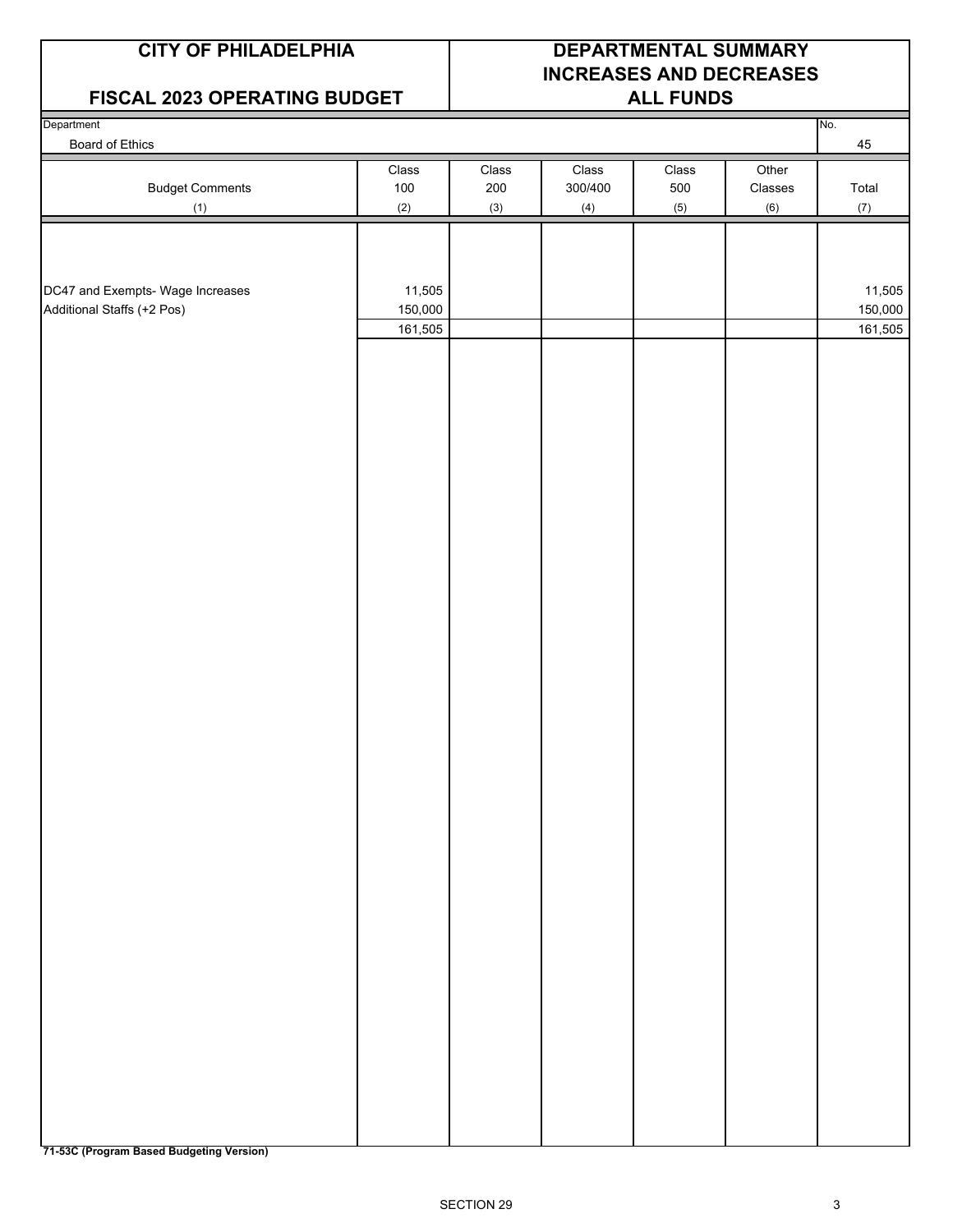#### **CITY OF PHILADELPHIA DEPARTMENTAL SUMMARY PERSONAL SERVICES**

#### **FISCAL 2023 OPERATING BUDGET**

| Department     |                                                                    |           |             |           |             | No.       |                 |             |                 |                 |
|----------------|--------------------------------------------------------------------|-----------|-------------|-----------|-------------|-----------|-----------------|-------------|-----------------|-----------------|
|                | <b>Board of Ethics</b>                                             |           |             |           |             |           |                 | 45          |                 |                 |
|                |                                                                    |           | Fiscal 2021 |           | Fiscal 2022 |           |                 | Fiscal 2023 | Increase        | Increase        |
| Line           |                                                                    | Actual    | Actual      | Budgeted  | Estimated   | Increment | <b>Budgeted</b> | Department  | (Decrease)      | (Decrease)      |
| No.            | Category                                                           | Positions | Obligations | Positions | Obligations | Run-PPE   | Positions       | Request     | in Pos.         | in Requirements |
|                |                                                                    | 6/30/21   |             |           |             | 11/28/21  |                 |             | (Col. 8 less 5) | (Col. 9 less 6) |
| (1)            | (2)                                                                | (3)       | (4)         | (5)       | (6)         | (7)       | (8)             | (9)         | (10)            | (11)            |
|                | A. Summary by Object Classification - All Funds                    |           |             |           |             |           |                 |             |                 |                 |
| $\mathbf{1}$   | Lump Sum                                                           |           | 17,234      |           | 6,018       |           |                 |             |                 | (6,018)         |
| $\overline{2}$ | Full Time                                                          | 9         | 784,754     | $10$      | 932,732     | 8         | 12              | 1,100,255   | $\overline{2}$  | 167,523         |
| 3              | Bonus, Gross Adj.                                                  |           |             |           |             |           |                 |             |                 |                 |
| $\overline{4}$ | PT, Temp/Seas, Bd, SCG                                             |           |             |           |             |           |                 |             |                 |                 |
| 5              | Overtime                                                           |           |             |           |             |           |                 |             |                 |                 |
| 6              | Holiday Overtime                                                   |           |             |           |             |           |                 |             |                 |                 |
| $\overline{7}$ | Shift/Stress                                                       |           |             |           |             |           |                 |             |                 |                 |
| 8              | H&L, IOD, LT-Sick                                                  |           |             |           |             |           |                 |             |                 |                 |
| 9              |                                                                    |           |             |           |             |           |                 |             |                 |                 |
|                | Total                                                              | 9         | 801,988     | 10        | 938,750     | 8         | 12              | 1,100,255   | $\overline{2}$  | 161,505         |
|                | B. Summary of Uniformed Personnel Included in Above - All Funds    |           |             |           |             |           |                 |             |                 |                 |
| $\mathbf{1}$   | Lump Sum                                                           |           |             |           |             |           |                 |             |                 |                 |
| 2              | Full Time - Uniform                                                |           |             |           |             |           |                 |             |                 |                 |
| 3              | Bonus, Gross Adj.                                                  |           |             |           |             |           |                 |             |                 |                 |
| 4              | PT, Temp/Seas, Bd, SCG                                             |           |             |           |             |           |                 |             |                 |                 |
| 5              | Overtime - Uniform                                                 |           |             |           |             |           |                 |             |                 |                 |
| 6              | Unused Uniform Leave                                               |           |             |           |             |           |                 |             |                 |                 |
| $\overline{7}$ | Shift/Stress                                                       |           |             |           |             |           |                 |             |                 |                 |
| 8              | H&L, IOD, LT-Sick                                                  |           |             |           |             |           |                 |             |                 |                 |
| 9              |                                                                    |           |             |           |             |           |                 |             |                 |                 |
|                | Total                                                              |           |             |           |             |           |                 |             |                 |                 |
|                | C. Summary by Object Classification - General Fund                 |           |             |           |             |           |                 |             |                 |                 |
| $\mathbf{1}$   | Lump Sum                                                           |           | 17,234      |           | 6,018       |           |                 |             |                 | (6,018)         |
| $\overline{2}$ | Full Time                                                          | 9         | 784,754     | 10        | 932,732     | 8         | 12              | 1,100,255   | $\overline{2}$  | 167,523         |
| 3              | Bonus, Gross Adj.                                                  |           |             |           |             |           |                 |             |                 |                 |
| $\overline{4}$ | PT, Temp/Seas, Bd, SCG                                             |           |             |           |             |           |                 |             |                 |                 |
| 5              | Overtime                                                           |           |             |           |             |           |                 |             |                 |                 |
| 6              | <b>Holiday Overtime</b>                                            |           |             |           |             |           |                 |             |                 |                 |
| $\overline{7}$ | Shift/Stress                                                       |           |             |           |             |           |                 |             |                 |                 |
| 8              | H&L, IOD, LT-Sick                                                  |           |             |           |             |           |                 |             |                 |                 |
| 9              |                                                                    |           |             |           |             |           |                 |             |                 |                 |
|                | Total                                                              | 9         | 801,988     | 10        | 938,750     | 8         | 12              | 1,100,255   | $\overline{2}$  | 161,505         |
|                | D. Summary of Uniformed Personnel Included in Above - General Fund |           |             |           |             |           |                 |             |                 |                 |
| $\mathbf{1}$   | Lump Sum                                                           |           |             |           |             |           |                 |             |                 |                 |
| $\overline{2}$ | Full Time - Uniform                                                |           |             |           |             |           |                 |             |                 |                 |
| 3              | Bonus, Gross Adj.                                                  |           |             |           |             |           |                 |             |                 |                 |
| 4              | PT, Temp/Seas, Bd, SCG                                             |           |             |           |             |           |                 |             |                 |                 |
| 5              | Overtime - Uniform                                                 |           |             |           |             |           |                 |             |                 |                 |
| 6              | <b>Unused Uniform Leave</b>                                        |           |             |           |             |           |                 |             |                 |                 |
| $\overline{7}$ | Shift/Stress                                                       |           |             |           |             |           |                 |             |                 |                 |
| 8              | H&L, IOD, LT-Sick                                                  |           |             |           |             |           |                 |             |                 |                 |
| 9              |                                                                    |           |             |           |             |           |                 |             |                 |                 |
|                | Total                                                              |           |             |           |             |           |                 |             |                 |                 |
|                | 71-53D (Program Based Budgeting Version)                           |           |             |           |             |           |                 |             |                 |                 |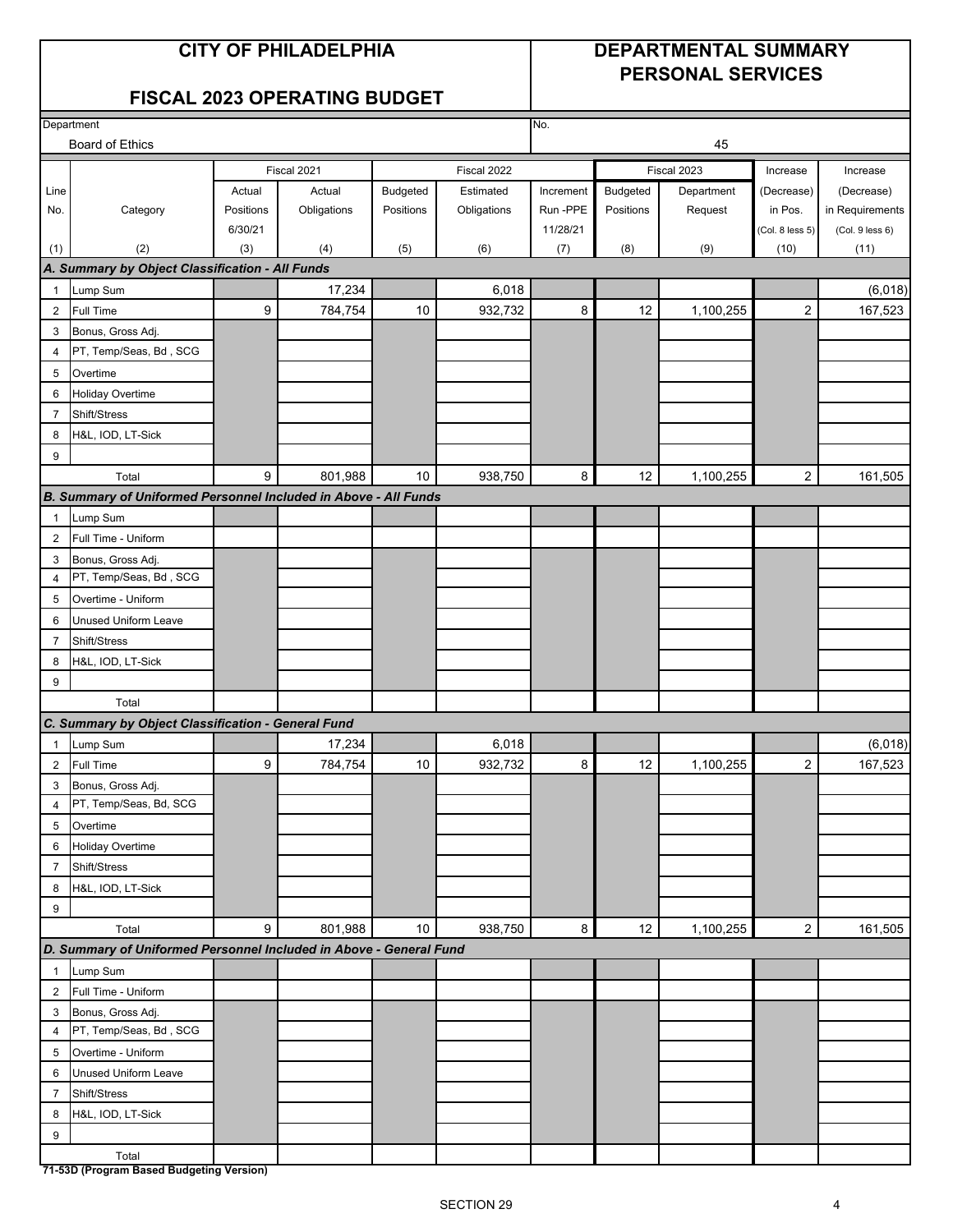| <b>CITY OF PHILADELPHIA</b>                                                                                                                                                                                                                                                                                                                                                                                                                                                                                                                             |     |                             |                    |                             |                       |
|---------------------------------------------------------------------------------------------------------------------------------------------------------------------------------------------------------------------------------------------------------------------------------------------------------------------------------------------------------------------------------------------------------------------------------------------------------------------------------------------------------------------------------------------------------|-----|-----------------------------|--------------------|-----------------------------|-----------------------|
|                                                                                                                                                                                                                                                                                                                                                                                                                                                                                                                                                         |     |                             |                    | <b>PERFORMANCE MEASURES</b> |                       |
| <b>FISCAL 2023 OPERATING BUDGET</b>                                                                                                                                                                                                                                                                                                                                                                                                                                                                                                                     |     |                             |                    |                             |                       |
| Department                                                                                                                                                                                                                                                                                                                                                                                                                                                                                                                                              | No. | Program                     |                    |                             | No.                   |
| <b>Board of Ethics</b>                                                                                                                                                                                                                                                                                                                                                                                                                                                                                                                                  | 45  | <b>Board of Ethics</b>      |                    |                             | 01                    |
| The five-member, independent Board of Ethics was established by ordinance, approved by the voters in May 2006, and began work on                                                                                                                                                                                                                                                                                                                                                                                                                        |     | <b>Program Description</b>  |                    |                             |                       |
| November 27, 2006. At the core of its mission are training and advice that promotes compliance with the Public Integrity Laws so that people<br>covered by these laws, which includes City officers and employees, candidates and their treasurers, political committees, and entities as well<br>as individuals involved in lobbying, can comply with the City's Public Integrity Laws. When necessary, the Board investigates complaints and<br>enforces theselaws to ensure compliance with rules that promote public confidence in City government. |     |                             |                    |                             |                       |
|                                                                                                                                                                                                                                                                                                                                                                                                                                                                                                                                                         |     | <b>Program Objectives</b>   |                    |                             |                       |
| Fill vacancies and expand staffing leading into 2023 election season.<br>Maintain and increase rates of timely compliance with campaign finance, lobbying, and financial disclosure reporting deadlines.<br>Increase public awareness of online campaign finance and lobbying data.                                                                                                                                                                                                                                                                     |     |                             |                    |                             |                       |
|                                                                                                                                                                                                                                                                                                                                                                                                                                                                                                                                                         |     | <b>Performance Measures</b> |                    |                             |                       |
|                                                                                                                                                                                                                                                                                                                                                                                                                                                                                                                                                         |     | Calendar 2021               | Calendar 2022      | Calendar 2022               | Calendar 2023         |
| Description                                                                                                                                                                                                                                                                                                                                                                                                                                                                                                                                             |     | Year-End                    | Year-to-Date       | Target                      | Target                |
| (1)                                                                                                                                                                                                                                                                                                                                                                                                                                                                                                                                                     |     | (2)                         | $(Q1 + Q2)$<br>(3) | (4)                         | (5)                   |
| PERCENTAGE OF PRIMARY ELECTION CANDIDATES WHO FILE TIMELY REPORTS:                                                                                                                                                                                                                                                                                                                                                                                                                                                                                      |     |                             |                    |                             |                       |
|                                                                                                                                                                                                                                                                                                                                                                                                                                                                                                                                                         |     |                             |                    | N/A (2022)                  | 95% (2023)            |
| Cycle 1: Sixth Tuesday pre-primary report, due in April                                                                                                                                                                                                                                                                                                                                                                                                                                                                                                 |     | 97%                         | N/A                | Cycle 1)                    | Cycle 1)              |
| Comments Next Reportable Q1 CY23                                                                                                                                                                                                                                                                                                                                                                                                                                                                                                                        |     |                             |                    |                             |                       |
|                                                                                                                                                                                                                                                                                                                                                                                                                                                                                                                                                         |     |                             |                    | N/A (2022                   | 95% (2023             |
| Cycle 2: second Friday pre-primary report, due in May                                                                                                                                                                                                                                                                                                                                                                                                                                                                                                   |     | 96%                         | N/A                | Cycle 2)                    | Cycle 2)              |
| Comments Next Reportable Q2 CY23                                                                                                                                                                                                                                                                                                                                                                                                                                                                                                                        |     |                             |                    | N/A (2022)                  | 95% (2023)            |
| Cycle 3: thirty day post-primary report, due in June                                                                                                                                                                                                                                                                                                                                                                                                                                                                                                    |     | 99%                         | N/A                | Cycle 3)                    | Cycle 3)              |
| Comments Next Reportable Q2 CY23                                                                                                                                                                                                                                                                                                                                                                                                                                                                                                                        |     |                             |                    |                             |                       |
| PERCENTAGE OF GENERAL ELECTION CANDIDATES WHO FILE TIMELY REPORT:                                                                                                                                                                                                                                                                                                                                                                                                                                                                                       |     |                             |                    |                             |                       |
|                                                                                                                                                                                                                                                                                                                                                                                                                                                                                                                                                         |     |                             |                    | N/A (2022)                  | 95% (2023)            |
| Cycle 4: Pre-election report, due in September                                                                                                                                                                                                                                                                                                                                                                                                                                                                                                          |     | 100%                        | N/A                | Cycle 4)                    | Cycle 4)              |
| Comments Reportable Q3 CY23                                                                                                                                                                                                                                                                                                                                                                                                                                                                                                                             |     |                             |                    |                             |                       |
| Cycle 5: Pre-election report, due in October                                                                                                                                                                                                                                                                                                                                                                                                                                                                                                            |     | 100%                        | N/A                | N/A (2022)<br>Cycle 5)      | 95% (2023<br>Cycle 5) |
| Comments Reportable Q4 CY23                                                                                                                                                                                                                                                                                                                                                                                                                                                                                                                             |     |                             |                    |                             |                       |
|                                                                                                                                                                                                                                                                                                                                                                                                                                                                                                                                                         |     |                             |                    | N/A (2022)                  | 95% (2023)            |
| Cycle 6: Post-election report, due in December                                                                                                                                                                                                                                                                                                                                                                                                                                                                                                          |     | 100%                        | N/A                | Cycle 6)                    | Cycle 6)              |
| Comments Reportable Q4 CY23                                                                                                                                                                                                                                                                                                                                                                                                                                                                                                                             |     |                             |                    |                             |                       |
| Cycle 7: Annual Report, due in January                                                                                                                                                                                                                                                                                                                                                                                                                                                                                                                  |     | 100%                        | N/A                | 95% (2021 Cycle<br>7)       | 95% (2021<br>Cycle 7) |
| Comments: Cycle 7 Reports in FY22 cover information in CY21 Q4. The next Cycle 7 will not be due until CY23 Q1.                                                                                                                                                                                                                                                                                                                                                                                                                                         |     |                             |                    |                             |                       |
| 71-53E7 (Program Rased Rudgeting Version)                                                                                                                                                                                                                                                                                                                                                                                                                                                                                                               |     |                             |                    |                             |                       |

**71-53EZ (Program Based Budgeting Version)**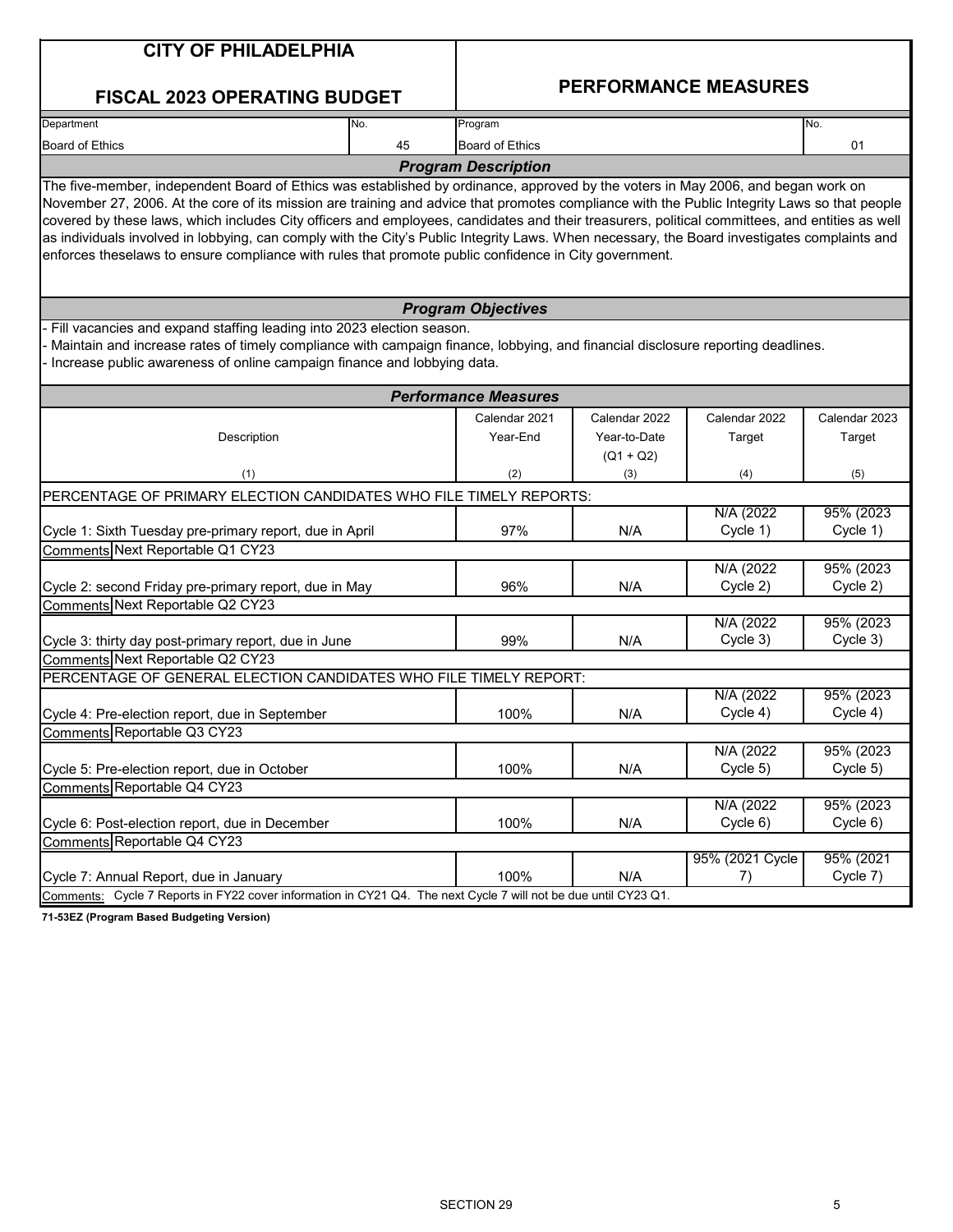#### **CITY OF PHILADELPHIA**

#### **PROGRAM SUMMARY - ALL FUNDS**

#### **FISCAL 2023 OPERATING BUDGET**

| Department             |                              |                         |                                               |                     |                 |                     |
|------------------------|------------------------------|-------------------------|-----------------------------------------------|---------------------|-----------------|---------------------|
|                        |                              | No.                     | Program                                       |                     |                 | No.                 |
| <b>Board of Ethics</b> |                              | 45                      | <b>Executive Direction</b>                    |                     |                 | 01                  |
|                        |                              |                         | <b>Summary by Fund</b>                        |                     |                 |                     |
|                        |                              | Fiscal 2021             | Fiscal 2022                                   | Fiscal 2022         | Fiscal 2023     | Increase            |
| Fund                   | Fund                         | Actual                  | Original                                      | Estimated           | Proposed        | or                  |
| No.                    |                              | Obligations             | Appropriations                                | Obligations         | <b>Budget</b>   | (Decrease)          |
|                        |                              |                         |                                               |                     |                 |                     |
| (1)                    | (2)                          | (3)                     | (4)                                           | (5)                 | (6)             | (7)                 |
| 01                     | General                      | 817,525                 | 975,196                                       | 998,750             | 1,160,255       | 161,505             |
|                        |                              |                         |                                               |                     |                 |                     |
|                        |                              |                         |                                               |                     |                 |                     |
|                        |                              |                         |                                               |                     |                 |                     |
|                        |                              |                         |                                               |                     |                 |                     |
|                        | Total                        | 817,525                 | 975,196                                       | 998,750             | 1,160,255       | 161,505             |
|                        |                              |                         | <b>Summary of Full Time Positions by Fund</b> |                     |                 |                     |
|                        |                              |                         |                                               |                     |                 |                     |
| Fund                   |                              | <b>Actual Positions</b> | Fiscal 2022                                   | Fiscal 2022         | Fiscal 2023     | Inc. $/$ (Dec.)     |
| No.                    | Fund                         | 6/30/21                 | <b>Budgeted</b>                               | PPE 11/28/21        | <b>Budgeted</b> | (Col. 6 less 4)     |
| (1)                    | (2)                          | (3)                     | (4)                                           | (5)                 | (6)             | (7)                 |
| 01                     | General                      | 9                       | 10                                            | 8                   | 12              | 2                   |
|                        |                              |                         |                                               |                     |                 |                     |
|                        |                              |                         |                                               |                     |                 |                     |
|                        |                              |                         |                                               |                     |                 |                     |
|                        |                              |                         |                                               |                     |                 |                     |
|                        |                              |                         |                                               |                     |                 |                     |
|                        | <b>Total Full Time</b>       | 9                       | 10                                            | 8                   | 12              | $\overline{2}$      |
|                        |                              |                         | <b>Summary of Non-Tax Revenues by Fund</b>    |                     |                 |                     |
|                        |                              | Fiscal 2021             | Fiscal 2022                                   | Fiscal 2022         | Fiscal 2023     | Increase            |
| Fund                   | Fund                         | Actual                  | Original                                      | Estimated           | Proposed        | or                  |
| No.                    |                              | Revenues                | <b>Budget</b>                                 | Obligations         | <b>Budget</b>   | (Decrease)          |
|                        |                              |                         |                                               |                     |                 |                     |
| (1)                    | (2)                          | (3)                     | (4)                                           | (5)                 | (6)             | (7)                 |
| 01                     | General                      | 79,415                  | 160,000                                       | 160,000             | 160,000         |                     |
|                        |                              |                         |                                               |                     |                 |                     |
|                        |                              |                         |                                               |                     |                 |                     |
|                        |                              |                         |                                               |                     |                 |                     |
|                        |                              |                         |                                               |                     |                 |                     |
|                        | Total                        | 79,415                  | 160,000                                       | 160,000             | 160,000         |                     |
|                        |                              |                         | <b>Selected Associated Capital Projects</b>   |                     |                 |                     |
|                        |                              |                         |                                               |                     |                 |                     |
| Dept.                  |                              | Carry                   | Fiscal 2022                                   | Fiscal 2022         | Fiscal 2023     | Fiscal 2023         |
| Where                  | Description                  | Forward                 | Original Approp.                              | Original Approp.    | Proposed Budget | Proposed Bdgt       |
| Appropriated           |                              |                         | (GO Only)                                     | (All Other Sources) | (GO Only)       | (All Other Sources) |
| (1)                    | (2)                          | (3)                     | (4)                                           | (5)                 | (6)             | (7)                 |
|                        |                              |                         |                                               |                     |                 |                     |
|                        |                              |                         |                                               |                     |                 |                     |
|                        |                              |                         |                                               |                     |                 |                     |
|                        |                              |                         |                                               |                     |                 |                     |
|                        |                              |                         |                                               |                     |                 |                     |
|                        |                              |                         |                                               |                     |                 |                     |
|                        | Total                        |                         |                                               |                     |                 |                     |
|                        |                              |                         | <b>Selected Associated Operating Costs</b>    |                     |                 |                     |
| Dept.                  |                              | Fiscal 2021             | Fiscal 2022                                   | Fiscal 2022         | Fiscal 2023     | Increase            |
| Where                  | Description                  | Calculated              | Calculated                                    | Calculated          | Calculated      | or                  |
| Appropriated           |                              | Obligations             | Appropriations                                | Obligations         | <b>Budget</b>   | (Decrease)          |
|                        |                              |                         |                                               |                     |                 |                     |
| (1)                    | (2)                          | (3)                     | (4)                                           | (5)                 | (6)             | (7)                 |
| Finance                | Employee Benefits - Civilian | 309,899                 | 368,336                                       | 368,336             | 434,491         | 66,155              |
| Finance                | Employee Benefits - Uniform  |                         |                                               |                     |                 |                     |
|                        | Total                        | 309,899                 | 368,336                                       | 368,336             | 434,491         | 66,155              |

**71-53E (Program Based Budgeting Version)**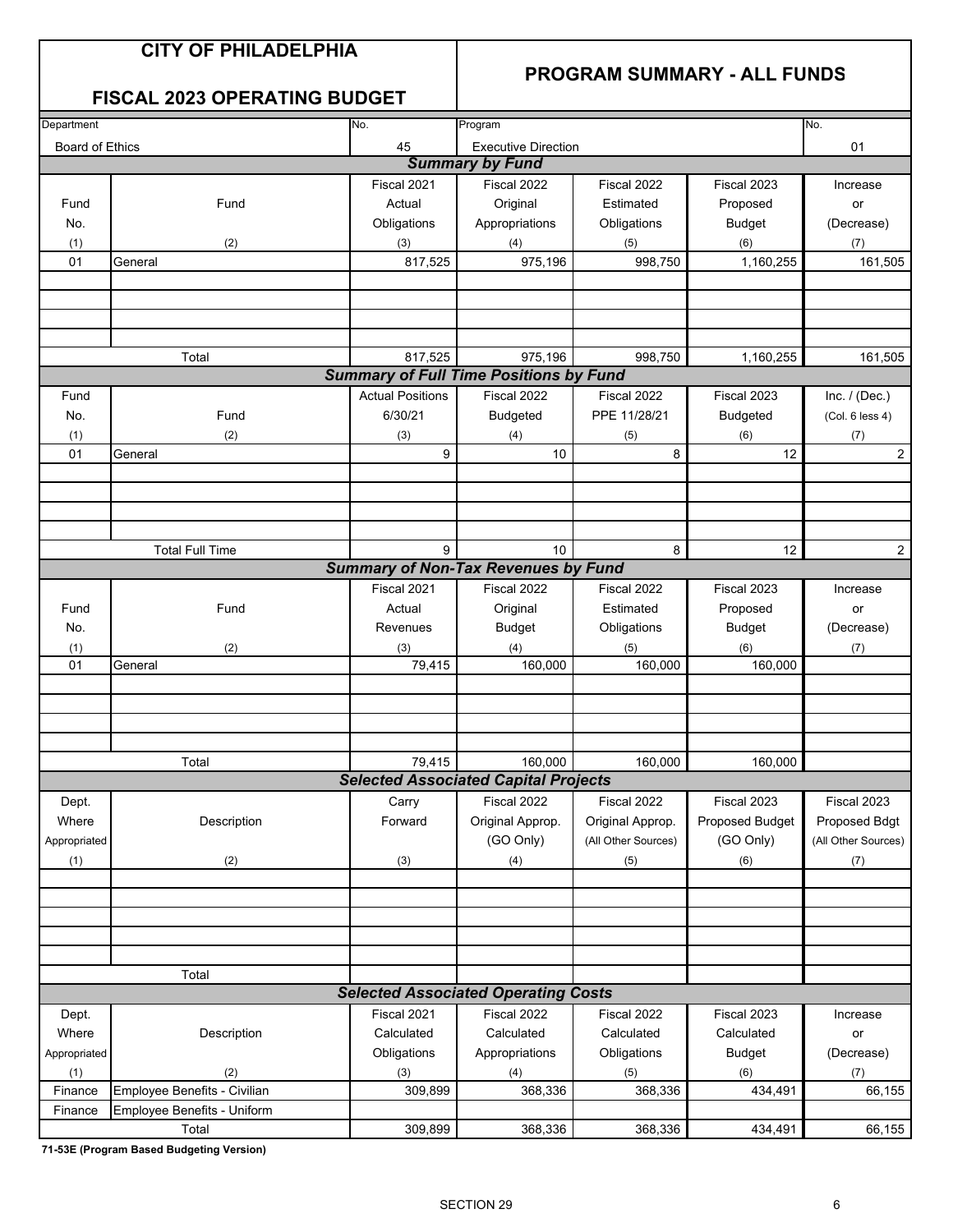## **CITY OF PHILADELPHIA**

#### **PROGRAM SUMMARY**

### **FISCAL 2023 OPERATING BUDGET**

| Department |                                      | No.                                                 | Program                     |              |                 | No.            |
|------------|--------------------------------------|-----------------------------------------------------|-----------------------------|--------------|-----------------|----------------|
|            | <b>Board of Ethics</b>               | 45                                                  | <b>Executive Direction</b>  |              |                 | 01             |
| Fund       |                                      | No.                                                 |                             |              |                 |                |
| General    |                                      | 01                                                  |                             |              |                 |                |
|            |                                      |                                                     | <b>Summary by Class</b>     |              |                 |                |
|            |                                      | Fiscal 2021                                         | Fiscal 2022                 | Fiscal 2022  | Fiscal 2023     | Increase       |
| Class      | Description                          | Actual                                              | Original                    | Estimated    | Proposed        | or             |
|            |                                      | Obligations                                         | Appropriations              | Obligations  | <b>Budget</b>   | (Decrease)     |
| (1)        | (2)                                  | (3)                                                 | (4)                         | (5)          | (6)             | (7)            |
| 100        | <b>Employee Compensation</b>         |                                                     |                             |              |                 |                |
| a)         | <b>Personal Services</b>             | 801,988                                             | 915,196                     | 938,750      | 1,100,255       | 161,505        |
| b)         | <b>Employee Benefits</b>             |                                                     |                             |              |                 |                |
| 200        | Purchase of Services                 | 14,301                                              | 52,500                      | 52,500       | 52,500          |                |
| 300        | <b>Materials and Supplies</b>        | 1,236                                               | 5,200                       | 5,200        | 5,200           |                |
| 400        | Equipment                            |                                                     | 2,300                       | 2,300        | 2,300           |                |
| 500        | Contributions, Indemnities and Taxes |                                                     |                             |              |                 |                |
| 700        | <b>Debt Service</b>                  |                                                     |                             |              |                 |                |
| 800        | Payments to Other Funds              |                                                     |                             |              |                 |                |
| 900        | Advances and Misc. Payments          |                                                     |                             |              |                 |                |
|            | Total                                | 817,525                                             | 975,196                     | 998,750      | 1,160,255       | 161,505        |
|            |                                      |                                                     | <b>Summary of Positions</b> |              |                 |                |
|            |                                      | Actual                                              | Fiscal 2022                 | Increment    | Fiscal 2023     | Increase       |
|            |                                      | Positions                                           | <b>Budgeted</b>             | Run          | <b>Budgeted</b> | or             |
| Code       | Category                             | 6/30/21                                             | Positions                   | PPE 11/28/21 | Positions       | (Decrease)     |
| (1)        | (2)                                  | (3)                                                 | (4)                         | (5)          | (6)             | (7)            |
| 101        | Full Time - Civilian                 | 9                                                   | 10                          | 8            | 12              | $\overline{c}$ |
| 105        | Full Time - Uniform                  |                                                     |                             |              |                 |                |
|            | Total                                | 9                                                   | 10                          | 8            | 12              | $\overline{2}$ |
|            |                                      | <b>Selected Associated Non-Tax Revenues by Type</b> |                             |              |                 |                |
|            |                                      | Fiscal 2021                                         | Fiscal 2022                 | Fiscal 2022  | Fiscal 2023     | Increase       |
|            | Description                          | Actual                                              | Original                    | Estimate     | Proposed        | or             |
|            |                                      | Revenues                                            | <b>Budget</b>               | Obligations  | <b>Budget</b>   | (Decrease)     |
|            | (1)                                  | (2)                                                 | (3)                         | (4)          | (5)             | (6)            |
|            | Local (Non-Governmental)             | 79,415                                              | 160,000                     | 160,000      | 160,000         |                |
| Federal    |                                      |                                                     |                             |              |                 |                |
| State      |                                      |                                                     |                             |              |                 |                |
|            | <b>Other Governments</b>             |                                                     |                             |              |                 |                |
|            | Other Funds of the City              |                                                     |                             |              |                 |                |
|            | Total                                | 79,415                                              | 160,000                     | 160,000      | 160,000         |                |

**71-53F (Program Based Budgeting Version)**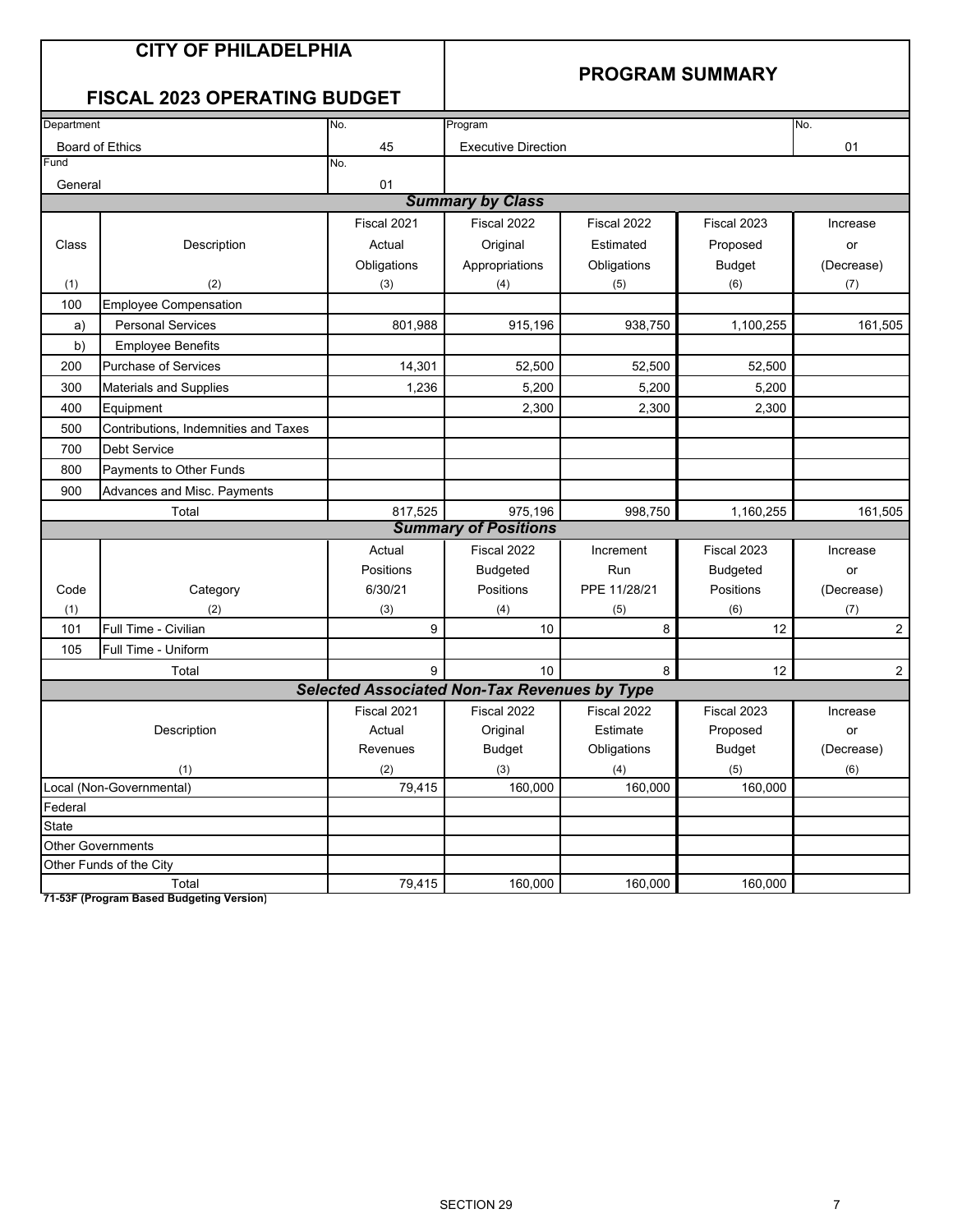|                     |                 | <b>CITY OF PHILADELPHIA</b>                                                   |           |                             |                                     | <b>SCHEDULE 100</b><br><b>LIST OF POSITIONS</b> |                         |                      |                         |                  |                    |
|---------------------|-----------------|-------------------------------------------------------------------------------|-----------|-----------------------------|-------------------------------------|-------------------------------------------------|-------------------------|----------------------|-------------------------|------------------|--------------------|
|                     |                 | <b>FISCAL 2023 OPERATING BUDGET</b>                                           |           |                             |                                     |                                                 |                         |                      | <b>BY PROGRAM</b>       |                  |                    |
| Department          |                 |                                                                               |           |                             | No.                                 | Program                                         |                         |                      |                         |                  | No.                |
|                     | Board of Ethics |                                                                               |           |                             | 45                                  | <b>Executive Direction</b>                      |                         |                      |                         |                  | 01                 |
| Fund                |                 |                                                                               |           |                             | No.                                 |                                                 |                         |                      |                         |                  |                    |
| General             |                 |                                                                               |           |                             | 01                                  |                                                 |                         |                      |                         |                  |                    |
|                     |                 |                                                                               |           |                             |                                     | Fiscal                                          | Fiscal                  |                      | Fiscal                  |                  | Inc.               |
| Line                | Class           | Title                                                                         |           |                             | Salary<br>Range                     | 2021<br>Actual Pos.                             | 2022<br><b>Budgeted</b> | Increment<br>Run-PPE | 2023<br><b>Budgeted</b> | Annual<br>Salary | (Dec.)<br>(Col. 8) |
| No.                 | Code            |                                                                               |           |                             | (in dollars)                        | 6/30/21                                         | Positions               | 11/28/21             | Positions               | 7/1/22           | less Col. 6)       |
| (1)                 | (2)             | (3)                                                                           |           |                             | (4)                                 | (5)                                             | (6)                     | (7)                  | (8)                     | (9)              | (10)               |
| $\mathbf{1}$        |                 | A912 Associate General Counsel                                                |           |                             | 115,000                             | 1                                               | 1                       | 1                    | $\mathbf{1}$            | 115,000          |                    |
| $\overline{2}$      |                 | E707 Executive Director                                                       |           |                             | 157,029                             | 1                                               |                         | -1                   | 1                       | 157,029          |                    |
| 3                   |                 | G605 General Counsel                                                          |           |                             | 137,266                             | 1                                               | 1                       | -1                   | 1                       | 137,266          |                    |
| 4                   |                 | S267 Senior Staff Attorney                                                    |           |                             | 85,500-85,776                       | 1                                               | 1                       | 1                    | 5                       | 406,776          | 4                  |
| 5                   |                 | 1B39 Legal Support Services Coordinator                                       |           |                             | 53,149 - 68,314                     | 1                                               | 1                       | -1                   | -1                      | 65,344           |                    |
| 6                   |                 | 2M56 Public Integrity Compliance Specialist                                   |           |                             | 44,328 - 56,988                     | 1                                               | $\mathbf 1$<br>1        | -1<br>1              | 1                       | 58,213           |                    |
| $\overline{7}$<br>8 |                 | 2M57 Public Integrity Compliance Specialist Supervisor<br>S509 Staff Attorney |           |                             | 64,492 - 82,900<br>85,500           | 1<br>2                                          | 3                       | 1                    | -1<br>$\mathbf{1}$      | 83,525<br>85,500 | (2)                |
|                     |                 |                                                                               |           |                             |                                     |                                                 |                         |                      |                         |                  |                    |
|                     |                 |                                                                               |           |                             |                                     |                                                 |                         |                      |                         |                  |                    |
|                     |                 |                                                                               |           |                             |                                     |                                                 |                         |                      |                         |                  |                    |
|                     |                 |                                                                               |           |                             |                                     |                                                 |                         |                      |                         |                  |                    |
|                     |                 |                                                                               |           |                             |                                     |                                                 |                         |                      |                         |                  |                    |
|                     |                 |                                                                               |           |                             |                                     |                                                 |                         |                      |                         |                  |                    |
|                     |                 |                                                                               |           |                             |                                     |                                                 |                         |                      |                         |                  |                    |
|                     |                 |                                                                               |           |                             |                                     |                                                 |                         |                      |                         |                  |                    |
|                     |                 |                                                                               |           |                             |                                     |                                                 |                         |                      |                         |                  |                    |
|                     |                 |                                                                               |           |                             |                                     |                                                 |                         |                      |                         |                  |                    |
|                     |                 |                                                                               |           |                             |                                     |                                                 |                         |                      |                         |                  |                    |
|                     |                 | <b>Total Gross Requirements</b>                                               |           |                             |                                     | 9                                               | 10                      | 8                    | 12                      | 1,108,653        | $\overline{c}$     |
|                     |                 | Plus: Earned Increment                                                        |           |                             |                                     |                                                 |                         |                      |                         | 3,662            |                    |
|                     |                 | Plus: Longevity                                                               |           |                             |                                     | 330                                             |                         |                      |                         |                  |                    |
|                     |                 | Less: (Vacancy Allowance)                                                     |           |                             |                                     |                                                 |                         |                      |                         | (12, 390)        |                    |
|                     |                 |                                                                               |           | <b>Total Budget Request</b> |                                     |                                                 |                         |                      |                         | 1,100,255        |                    |
|                     |                 |                                                                               |           |                             | <b>Summary of Personal Services</b> |                                                 |                         |                      |                         |                  |                    |
|                     |                 |                                                                               |           | Fiscal 2021                 |                                     | Fiscal 2022                                     |                         |                      | Fiscal 2023             | Inc. $/$ (Dec.)  | Inc. $/$ (Dec.)    |
| Line                |                 |                                                                               | Actual    | Actual                      | Budgeted                            | Estimated                                       | Increment               | <b>Budgeted</b>      | Department              | in Require.      | in Bud. Pos.       |
| No.                 |                 | Category                                                                      | Positions | Obligations                 | Positions                           | Obligations                                     | Run -PPE                | Positions            | Request                 | (Col.9           | (Col. 8)           |
|                     |                 |                                                                               | 6/30/21   |                             |                                     |                                                 | 11/28/21                |                      |                         | less Col. 6)     | less Col. 5)       |
| (1)                 |                 | (2)                                                                           | (3)       | (4)                         | (5)                                 | (6)                                             | (7)                     | (8)                  | (9)                     | (10)             | (11)               |
| $\mathbf{1}$        | Lump Sum        |                                                                               |           | 17,234                      |                                     | 6,018                                           |                         |                      |                         | (6, 018)         |                    |
| $\overline{2}$      |                 | Full Time - Civilian                                                          | 9         | 784,754                     | 10                                  | 932,732                                         | 8                       | 12                   | 1,100,255               | 167,523          | $\overline{2}$     |
| 3<br>$\overline{4}$ |                 | Full Time - Uniform<br>Bonus, Gross Adj.                                      |           |                             |                                     |                                                 |                         |                      |                         |                  |                    |
| $\,$ 5 $\,$         |                 | PT, Temp/Seas, Bd, SCG                                                        |           |                             |                                     |                                                 |                         |                      |                         |                  |                    |
| 6                   |                 | Overtime - Civilian                                                           |           |                             |                                     |                                                 |                         |                      |                         |                  |                    |
| $\overline{7}$      |                 | Overtime - Uniform                                                            |           |                             |                                     |                                                 |                         |                      |                         |                  |                    |
| 8                   |                 | <b>Unused Uniform Leave</b>                                                   |           |                             |                                     |                                                 |                         |                      |                         |                  |                    |
| 9                   | Shift/Stress    |                                                                               |           |                             |                                     |                                                 |                         |                      |                         |                  |                    |
| 10                  |                 | H&L, IOD, LT-Sick                                                             |           |                             |                                     |                                                 |                         |                      |                         |                  |                    |
| 11                  |                 |                                                                               |           |                             |                                     |                                                 |                         |                      |                         |                  |                    |
| 12                  |                 |                                                                               |           |                             |                                     |                                                 |                         |                      |                         |                  |                    |
|                     |                 | Total                                                                         | 9         | 801,988                     | 10                                  | 938,750                                         | $\boldsymbol{8}$        | 12                   | 1,100,255               | 161,505          | $\overline{2}$     |

**71-53J (Program Based Budgeting Version)**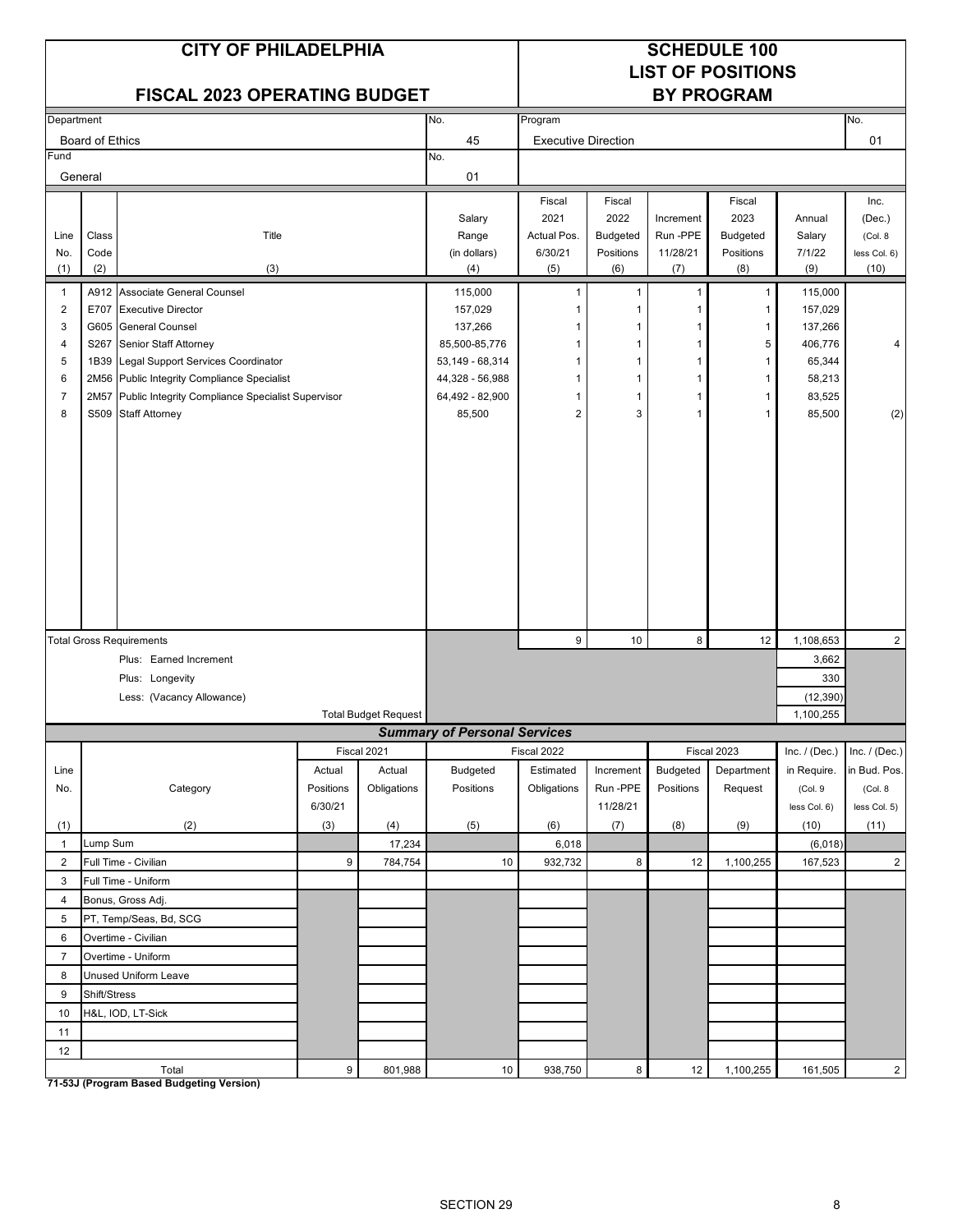## **CITY OF PHILADELPHIA SCHEDULE 200**

#### **FISCAL 2023 OPERATING BUDGET BY PROGRAM**

# **PURCHASE OF SERVICES**

| Department |                                                  | No.                                        | Program                    |             |              | No.        |  |  |
|------------|--------------------------------------------------|--------------------------------------------|----------------------------|-------------|--------------|------------|--|--|
|            | <b>Board of Ethics</b>                           | 01                                         | <b>Executive Direction</b> |             |              | 01         |  |  |
| Fund       |                                                  | No.                                        |                            |             |              |            |  |  |
| General    |                                                  | 01                                         |                            |             |              |            |  |  |
|            |                                                  | Fiscal 2021                                | Fiscal 2022                | Fiscal 2022 | Fiscal 2023  | Increase   |  |  |
| Code       | Description                                      | Actual                                     | Original                   | Estimated   | Departmental | or         |  |  |
|            |                                                  | Obligations                                | Appropriations             | Obligations | Request      | (Decrease) |  |  |
| (1)        | (2)                                              | (3)                                        | (4)                        | (5)         | (6)          | (7)        |  |  |
|            |                                                  | <b>Schedule 200 - Purchase of Services</b> |                            |             |              |            |  |  |
| 201        | Cleaning & Laundering                            |                                            |                            |             |              |            |  |  |
| 202        | <b>Janitorial Services</b>                       |                                            |                            |             |              |            |  |  |
| 205        | Refuse, Garbage, Silt and Sludge Removal         |                                            |                            |             |              |            |  |  |
| 209        | Telephone & Communication                        |                                            | 400                        | 400         | 400          |            |  |  |
| 210        | <b>Postal Services</b>                           |                                            | 4,000                      | 4,000       | 4,000        |            |  |  |
| 211        | Transportation                                   |                                            | 9,600                      | 9,600       | 9,600        |            |  |  |
| 215        | Licenses, Permits & Inspection Charges           |                                            |                            |             |              |            |  |  |
| 216        | Commercial off the Shelf Software Licenses       | 2,503                                      | 1,000                      | 1,000       | 3,500        | 2,500      |  |  |
| 220        | <b>Electric Current</b>                          |                                            |                            |             |              |            |  |  |
| 221        | <b>Gas Services</b>                              |                                            |                            |             |              |            |  |  |
| 222        | Steam for Heating                                |                                            |                            |             |              |            |  |  |
| 230        | Meals (non-travel) & Official Entertaining       |                                            |                            |             |              |            |  |  |
| 231        | Overtime Meals                                   |                                            |                            |             |              |            |  |  |
| 240        | <b>Advertising &amp; Promotional Activities</b>  |                                            |                            |             |              |            |  |  |
| 250        | <b>Professional Services</b>                     | 1,137                                      | 2,500                      | 2,500       | 2,500        |            |  |  |
| 251        | Professional Svcs. - Information Technology      | 159                                        | 10,000                     | 10,000      | 5,000        | (5,000)    |  |  |
| 252        | <b>Accounting &amp; Auditing Services</b>        |                                            | 1,250                      | 1,250       | 1,250        |            |  |  |
| 253        | Legal Services                                   |                                            | 1,250                      | 1,250       | 1,250        |            |  |  |
| 254        | Mental Health & Intellectual Disability Services |                                            |                            |             |              |            |  |  |
| 255        | Dues                                             | 3,429                                      | 6,000                      | 6,000       | 6,000        |            |  |  |
| 256        | Seminar & Training Sessions                      |                                            | 1,750                      | 1,750       | 2,750        | 1,000      |  |  |
| 257        | Architectural & Engineering Services             |                                            |                            |             |              |            |  |  |
| 258        | <b>Court Reporters</b>                           | 303                                        | 4,500                      | 4,500       | 4,500        |            |  |  |
| 259        | <b>Arbitration Fees</b>                          |                                            |                            |             |              |            |  |  |
| 260        | Repair & Maintenance Charges                     |                                            | 750                        | 750         | 750          |            |  |  |
| 261        | Repaving, Repairing & Resurfacing Streets        |                                            |                            |             |              |            |  |  |
| 262        | Demolition of Buildings                          |                                            |                            |             |              |            |  |  |
| 264        | Abatement of Nuisances                           |                                            |                            |             |              |            |  |  |
| 265        | Rehabilitation of Property                       |                                            |                            |             |              |            |  |  |
| 266        | Maint. & Support - Comp. Hardware & Software     |                                            | 2,500                      | 2,500       | 2,500        |            |  |  |
| 275        | Juror Fees                                       |                                            |                            |             |              |            |  |  |
| 276        | Juror Expenses                                   |                                            |                            |             |              |            |  |  |
| 277        | <b>Witness Fees</b>                              |                                            |                            |             |              |            |  |  |
| 280        | Insurance & Official Bonds                       |                                            |                            |             |              |            |  |  |
| 282        | Lease Purchase - Computer Systems                |                                            |                            |             |              |            |  |  |
| 283        | Lease Purchase - Vehicles                        |                                            |                            |             |              |            |  |  |
| 284        | Ground & Building Rental                         |                                            |                            |             |              |            |  |  |
| 285        | Rents - Other                                    | 6,770                                      | 6,000                      | 6,000       | 7,500        | 1,500      |  |  |
| 286        | Rental of Parking Spaces                         |                                            |                            |             |              |            |  |  |
| 290        | Payments for Care of Individuals                 |                                            |                            |             |              |            |  |  |
| 295        | <b>Imprest Advances</b>                          |                                            |                            |             |              |            |  |  |
| 298        | Payments for Burials & Graves                    |                                            |                            |             |              |            |  |  |
| 299        | Other Expenses (not otherwise classified)        |                                            | 1,000                      | 1,000       | 1,000        |            |  |  |
|            |                                                  |                                            |                            |             |              |            |  |  |
|            |                                                  |                                            |                            |             |              |            |  |  |
|            |                                                  |                                            |                            |             |              |            |  |  |
|            | Total                                            | 14,301                                     | 52,500                     | 52,500      | 52,500       |            |  |  |

**71-53K (Program Based Budgeting Version)**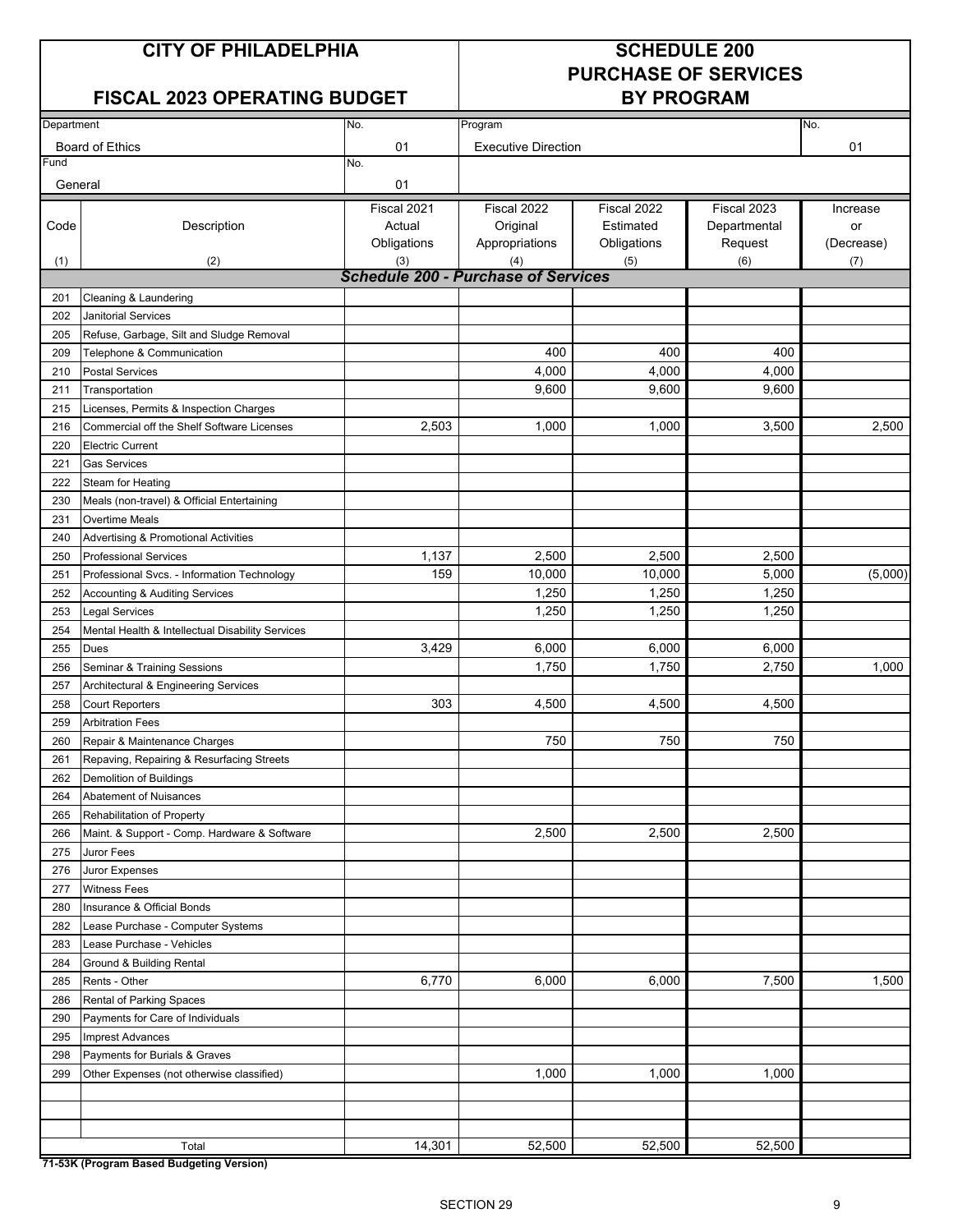#### FISCAL 2023 OPERATING BUDGET | BY PROGRAM

# **CITY OF PHILADELPHIA SCHEDULE 300 - 400 MATERIALS, SUPPLIES & EQUIPMENT**

| Department |                                                       | No.                                            | Program                         |             |              | No.        |
|------------|-------------------------------------------------------|------------------------------------------------|---------------------------------|-------------|--------------|------------|
|            |                                                       |                                                |                                 |             |              |            |
|            | Board of Ethics                                       | 45                                             | <b>Executive Direction</b>      |             |              | 01         |
| Fund       |                                                       | No.                                            |                                 |             |              |            |
| General    |                                                       | 01                                             |                                 |             |              |            |
|            |                                                       | Fiscal 2021                                    | Fiscal 2022                     | Fiscal 2022 | Fiscal 2023  | Increase   |
| Code       | Description                                           | Actual                                         | Original                        | Estimated   | Departmental | or         |
|            |                                                       | Obligations                                    | Appropriations                  | Obligations | Request      | (Decrease) |
| (1)        | (2)                                                   | (3)                                            | (4)                             | (5)         | (6)          | (7)        |
|            |                                                       | <b>Schedule 300 - Materials &amp; Supplies</b> |                                 |             |              |            |
| 301        | Agricultural & Botanical                              |                                                |                                 |             |              |            |
| 302        | Animal, Livestock & Marine                            |                                                |                                 |             |              |            |
| 303        | Bakeshop, Dining Room & Kitchen                       |                                                |                                 |             |              |            |
| 304        | Books & Other Publications                            | 1,236                                          | 2,500                           | 2,500       | 2,500        |            |
| 305        | <b>Building &amp; Construction</b>                    |                                                |                                 |             |              |            |
| 306        | Library Materials                                     |                                                |                                 |             |              |            |
| 307        | <b>Chemicals &amp; Gases</b>                          |                                                |                                 |             |              |            |
| 308        | Dry Goods, Notions & Wearing Apparel                  |                                                |                                 |             |              |            |
| 309        | Cordage & Fibers                                      |                                                |                                 |             |              |            |
| 310        | Electrical & Communication                            |                                                |                                 |             |              |            |
| 311        | General Equipment & Machinery                         |                                                |                                 |             |              |            |
| 312        | Fire Fighting & Safety                                |                                                |                                 |             |              |            |
| 313        | Food                                                  |                                                |                                 |             |              |            |
| 314        | Fuel - Heating & Cooling                              |                                                |                                 |             |              |            |
| 316        | General Hardware & Minor Tools                        |                                                |                                 |             |              |            |
| 317        | <b>Hospital &amp; Laboratory</b>                      |                                                |                                 |             |              |            |
| 318        | Janitorial, Laundry & Household                       |                                                |                                 |             |              |            |
| 320        | Office Materials & Supplies                           |                                                | 2,500                           | 2,500       | 2,500        |            |
| 322        | Small Power Tools & Hand Tools                        |                                                |                                 |             |              |            |
|            |                                                       |                                                |                                 |             |              |            |
| 323        | Plumbing, AC & Space Heating                          |                                                |                                 |             |              |            |
| 324        | Precision, Photographic & Artists                     |                                                |                                 |             |              |            |
| 325        | Printing                                              |                                                | 200                             | 200         | 200          |            |
| 326        | Recreational & Educational                            |                                                |                                 |             |              |            |
| 328        | Vehicle Parts & Accessories                           |                                                |                                 |             |              |            |
| 335        | Lubricants                                            |                                                |                                 |             |              |            |
| 340        | #2 Diesel Fuel                                        |                                                |                                 |             |              |            |
| 341        | Compressed Natural Gas (CNG)                          |                                                |                                 |             |              |            |
| 342        | Liquid Propane Gas (LPG)                              |                                                |                                 |             |              |            |
|            | 345 Gasoline                                          |                                                |                                 |             |              |            |
| 399        | Other Materials & Supplies (not otherwise classified) |                                                |                                 |             |              |            |
|            |                                                       |                                                |                                 |             |              |            |
|            | Total                                                 | 1,236                                          | 5,200                           | 5,200       | 5,200        |            |
|            |                                                       |                                                | <b>Schedule 400 - Equipment</b> |             |              |            |
| 405        | Construction, Dredging & Conveying                    |                                                |                                 |             |              |            |
| 410        | Electrical, Lighting & Communications                 |                                                |                                 |             |              |            |
| 411        | General Equipment & Machinery                         |                                                |                                 |             |              |            |
| 412        | Fire Fighting & Emergency                             |                                                |                                 |             |              |            |
| 417        | Hospital & Laboratory                                 |                                                |                                 |             |              |            |
| 420        | Office Equipment                                      |                                                | 500                             | 500         | 500          |            |
| 423        | Plumbing, AC & Space Heating                          |                                                |                                 |             |              |            |
| 424        | Precision, Photographic & Artists                     |                                                |                                 |             |              |            |
| 426        | Recreational & Educational                            |                                                |                                 |             |              |            |
| 427        | Computer Equipment & Peripherals                      |                                                | 750                             | 750         | 750          |            |
| 428        | Vehicles                                              |                                                |                                 |             |              |            |
| 430        | Furniture & Furnishings                               |                                                | 1,050                           | 1,050       | 1,050        |            |
| 499        | Other Equipment (not otherwise classified)            |                                                |                                 |             |              |            |
|            |                                                       |                                                |                                 |             |              |            |
|            | Total                                                 |                                                | 2,300                           | 2,300       | 2,300        |            |

**71-53L (Program Based Budgeting Version)**